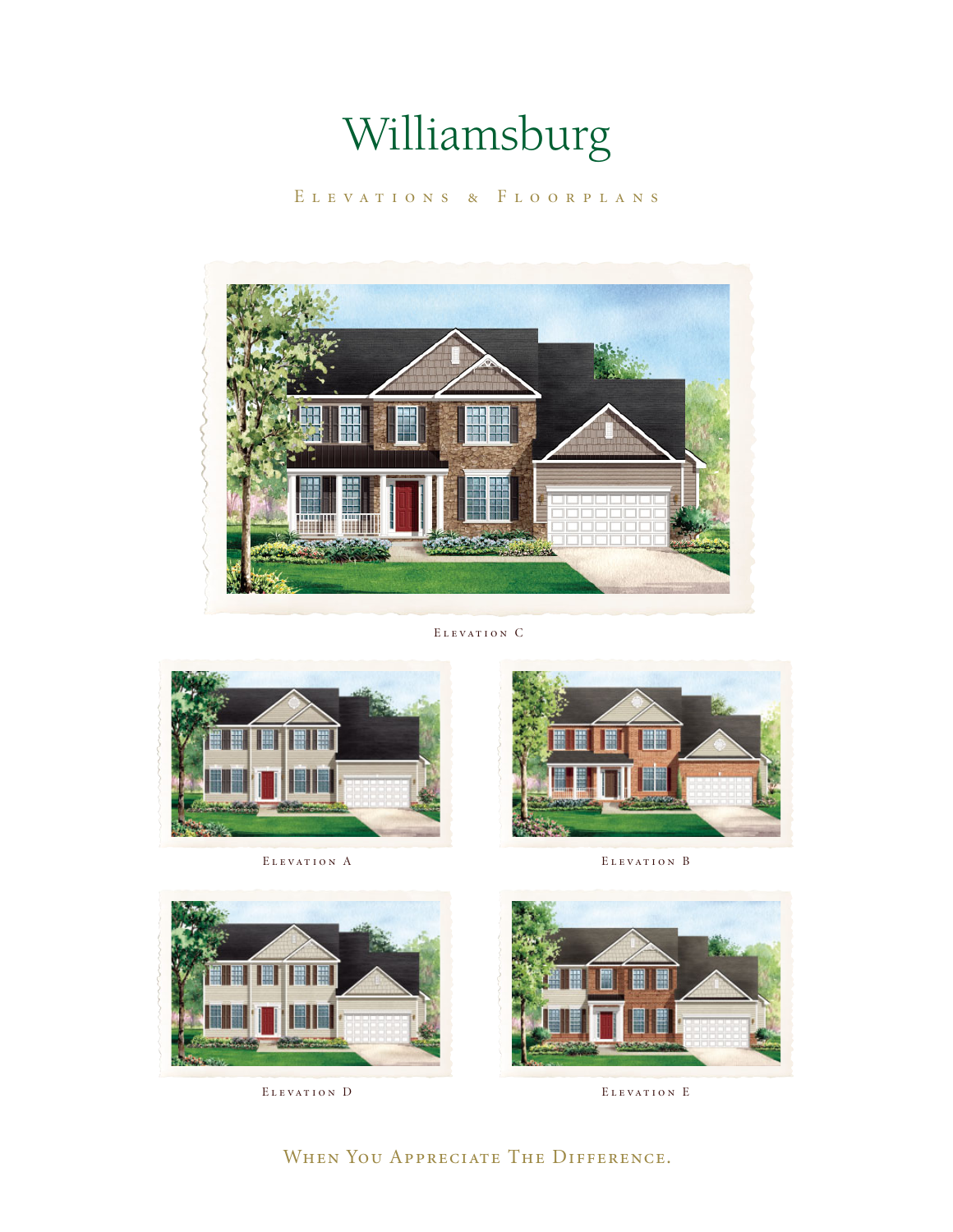FIRST FLOOR

Elevation D & E



Elevations shown with options. Floorplans and elevations are for illustrative purposes only. All dimensions are approximate. Some available options are not shown. See Community Sales Manager for information.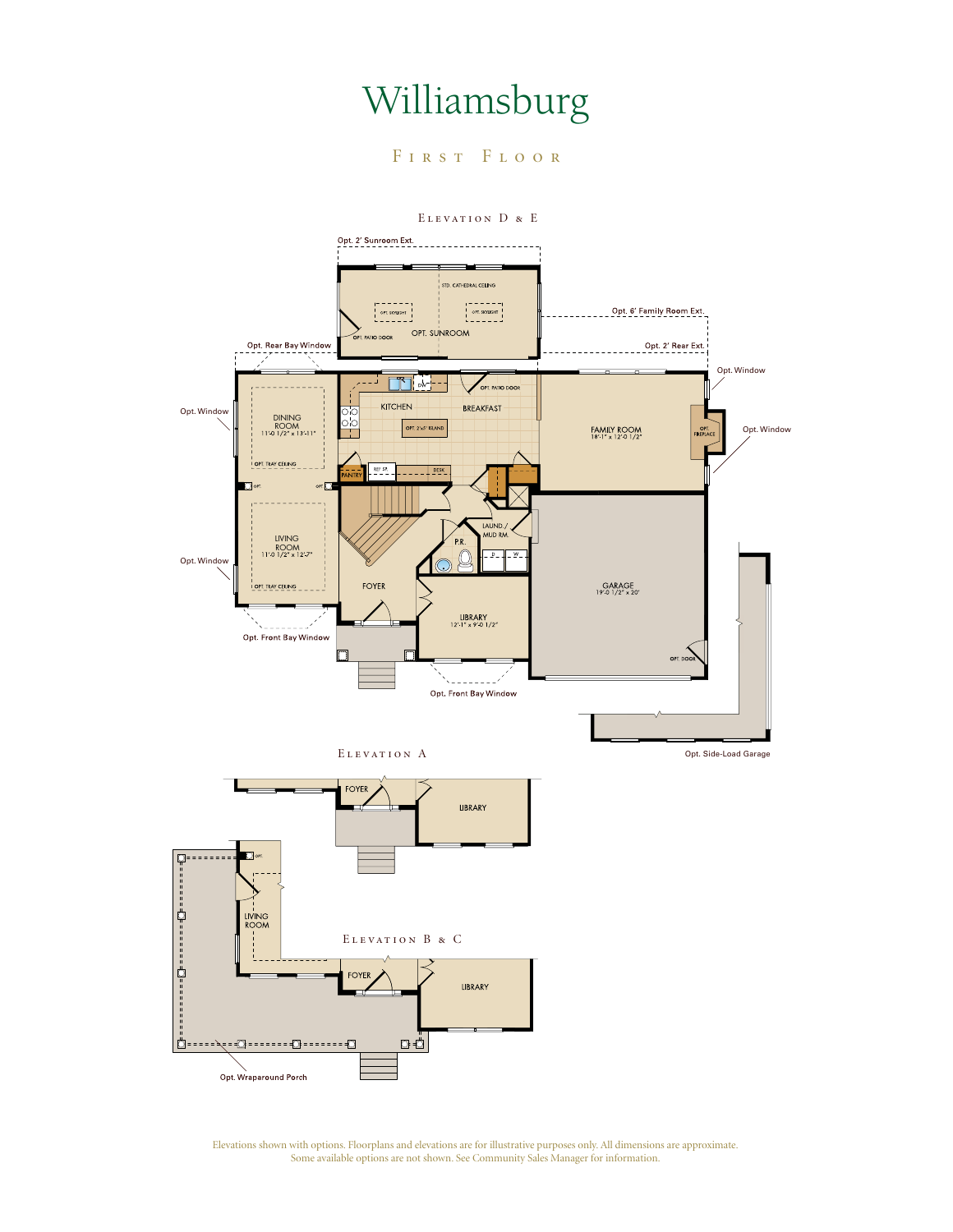SECOND FLOOR



Elevation A, B, C, D & E